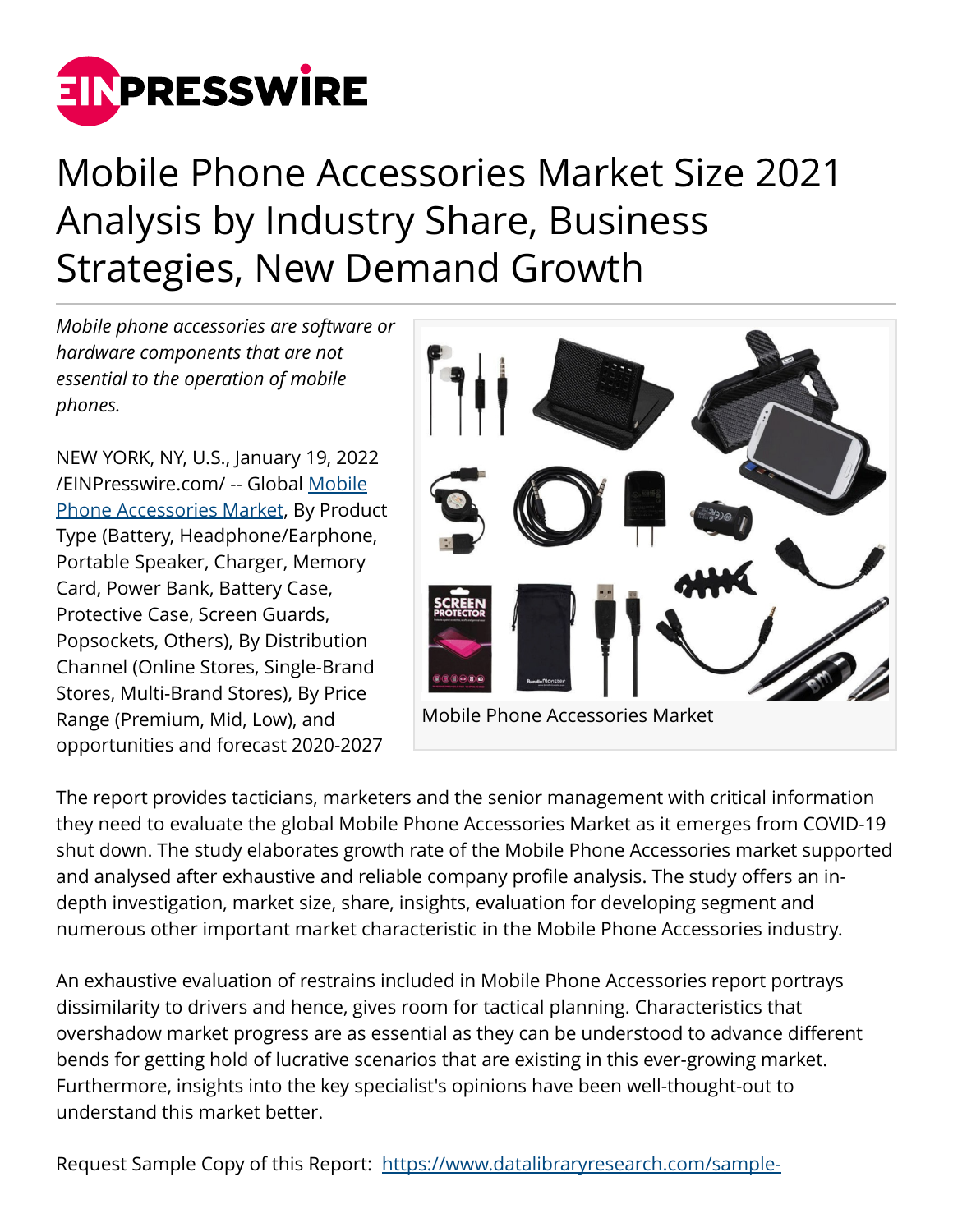#### [request/mobile-phone-accessories-market-2420](https://www.datalibraryresearch.com/sample-request/mobile-phone-accessories-market-2420)

Key Competitors of the Global Mobile Phone Accessories Market are:

- **Energizer**
- $\cdot$  BYD Inc.
- · Samsung Electronics
- · Sony Corporation
- · Panasonic Corporation
- · Beats (Apple Inc.)
- · JVC Corporation
- Otterbox
- Sennheiser Electronics GmbH & Co. KG
- Plantronics Pty Ltd
- · Bose Corporation
- · Griffin Technology

## Intended Audience:

The report is envisioned for;

- Product Manufacturers/Distributors
- Technology Providers
- IT Companies
- Government Organizations
- For Overall Market Analysis
- Competitive Analysis

# Impact of COVID

The epidemic has disturbed the development in many nations in several domains. Influence of the COVID-19 epidemic continued to be adverse for major key players in the Mobile Phone Accessories market. However, many producers are experiencing difficulty due to the supply chain disruptions caused by Lockdown in different countries in third quarter. Though, harmful impact is being slightly remunerated by some means with use of numerous distribution options and the online channels.

### Report Scope:

Based on the regional and country-level analysis, the Mobile Phone Accessories market has been characterised as follows:

North America, Canada, U.S. Europe, U.K., France, Italy, Germany, Spain, Russia, Rest of Europe, Asia-Pacific, Japan, China, South Korea, India, Australia, Rest of APAC, Latin America, Argentina, Mexico, Brazil, Middle East and Africa, Saudi Arabia, UAE, South Africa, Rest of MEA.

North America reported the largest share of income in 2020, and is expected to maintain its supremacy from 2021 to 2027, due to many developments related to the Mobile Phone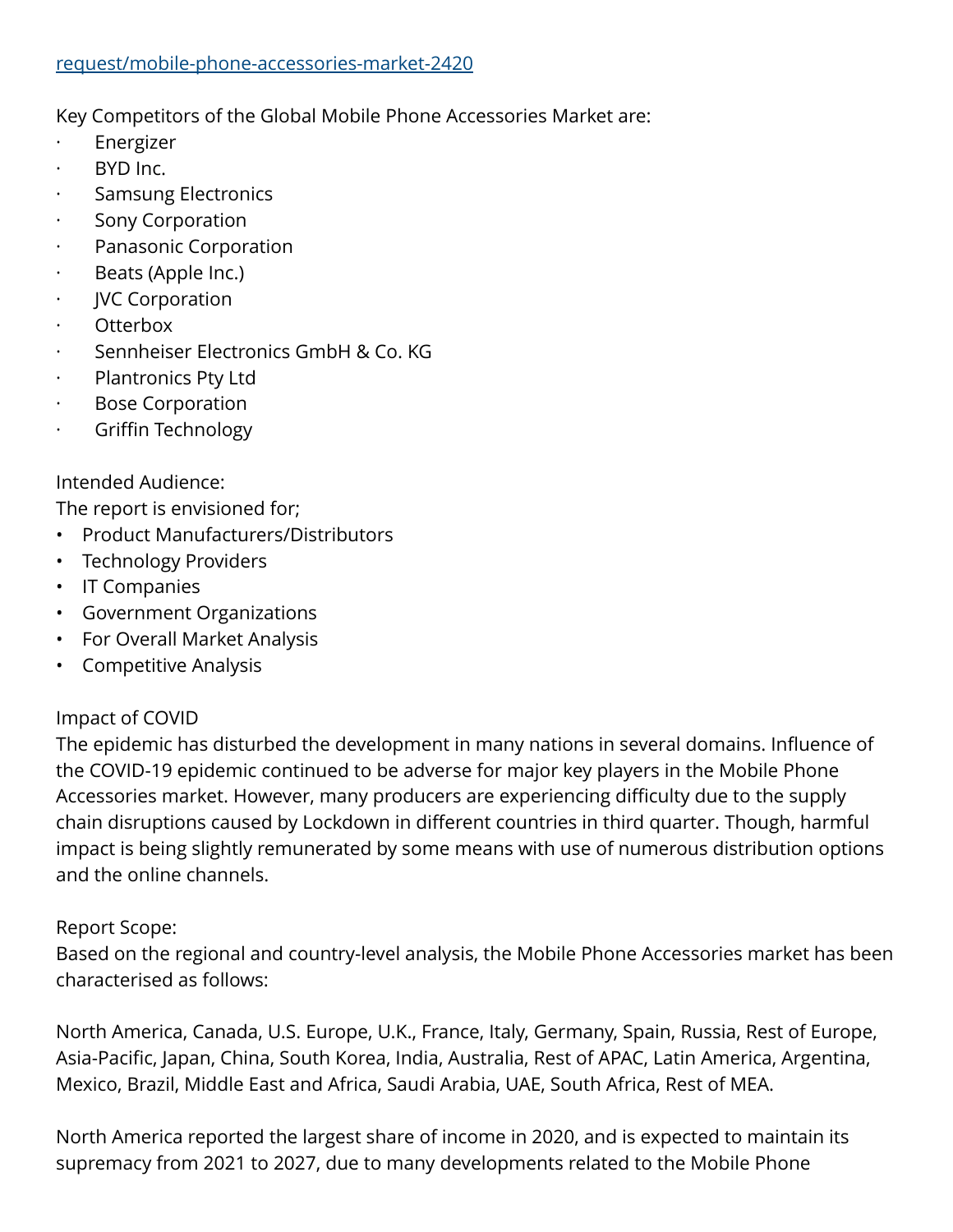Accessories. However, Asia-Pacific is projected to register the uppermost CAGR over the calculation period, owed to upsurge in sum of invention launches, increase in request for products and development in expenditure as well as expansion in awareness about numerous novel products that can substitute the conservative Mobile Phone Accessories products in the region.

# Which market dynamics affect the business?

The study provides point-by-point valuation of market by containing the data on numerous viewpoints which include recent trends, drivers, limits, threats, challenges and forthcoming prospects. The data can provision partners with subsiding on appropriate selections prior to contributing.

# Segment analysis

The research study has combined analysis of varied factors that complement market's growth. It presents challenges, drivers, trends, and restraints, that modify market in any negative or positive manner. This section also offers scope of varied sections and applications that can probably influence Mobile Phone Accessories market in near future. The detailed information is built on several current trends and noteworthy historic indicators.

For More Information or Query or Customization Before Buying, Visit: <https://www.datalibraryresearch.com/enquiry/mobile-phone-accessories-market-2420>

# Key Findings

The study delivers an in-depth analysis of global Mobile Phone Accessories market with most recent trends and most probable future estimations from 2021 to 2027 to explicate the looming investment pockets.

Inclusive analysis of factors that drive, restrict or challenge the Mobile Phone Accessories market growth is provided.

Documentation of numerous factors instrumental in shifting the market state, rise in predictions, and documentation of the important companies that can move this market on the worldwide and regional scale are included.

Major players are profiled and the strategies are considered thoroughly to understand competitive outlook of Mobile Phone Accessories market.

# Reasons to Purchase

• Gain actual global outlook with the most comprehensive study available on the Mobile Phone Accessories market covering 30+ countries.

- • Generate regional and country approaches based on the local data and analysis.
- • Recognize growth segments for various investment.
- • Outpace rivalry using forecast data and recent and potential future drivers and trends